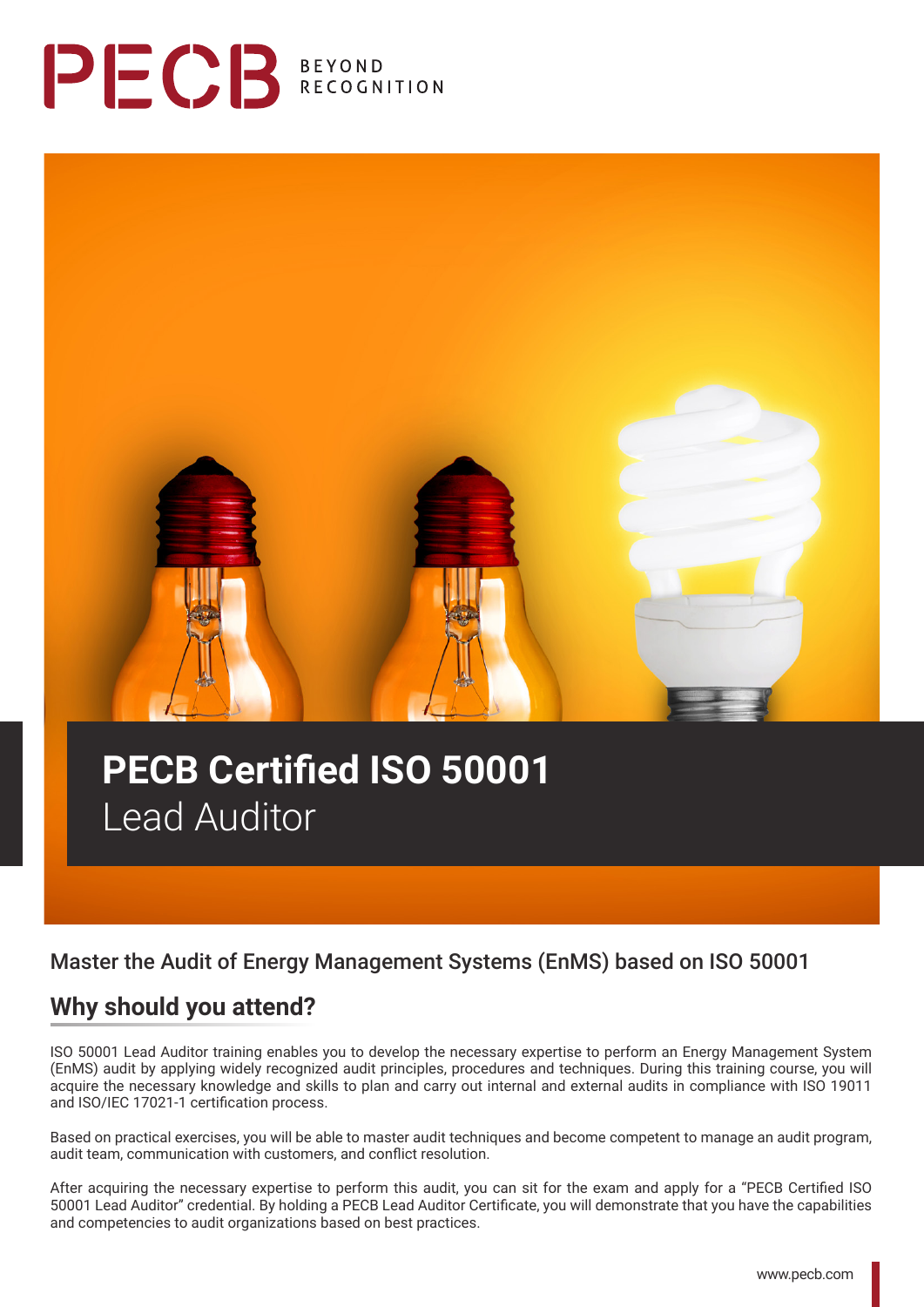

## **Who should attend?**

- $\triangleright$  Auditors seeking to perform and lead Energy Management System (EnMS) certification audits
- $\blacktriangleright$  Managers or consultants seeking to master an EnMS audit process
- $\triangleright$  Individuals responsible for maintaining conformance with Energy Management System requirements
- > Technical experts seeking to prepare for an Energy Management System audit
- $\triangleright$  Expert advisors in Energy Management

## **Course agenda** Duration: 5 days

### **Day 1** Introduction to Energy Management Systems (EnMS) and ISO 50001

- $\triangleright$  Course objectives and structure
- $\blacktriangleright$  Standards and regulatory frameworks
- $\triangleright$  Certification process
- **Day 2** Audit principles, preparation and launching of an audit
	- $\blacktriangleright$  Fundamental audit concepts and principles
	- $\blacktriangleright$  Evidence based audit approach
	- $\blacktriangleright$  Initiating the audit

#### **Day 3** On-site audit activities

- $\triangleright$  Stage 2 audit (Part 2)
- $\triangleright$  Communication during the audit
- $\blacktriangleright$  Audit procedures

#### **Day 4** Closing the audit

- $\triangleright$  Documentation of the audit and the audit quality review
- $\triangleright$  Closing the audit
- $\blacktriangleright$  Evaluating action plans by the auditor
- $\blacktriangleright$  Fundamental principles of Energy Management Systems
- $\triangleright$  Energy Management Systems (EnMS)
- $\triangleright$  Stage 1 audit
- $\triangleright$  Preparing the stage 2 audit (on-site audit)
- $\triangleright$  Stage 2 audit (Part 1)
- Creating audit test plans
- $\triangleright$  Drafting audit findings and non-conformity reports
- $\triangleright$  Benefits of the initial audit
- $\triangleright$  Managing an internal audit program
- $\triangleright$  Competence and evaluation of auditors
- $\triangleright$  Closing the training

### **Day 5** Certification Exam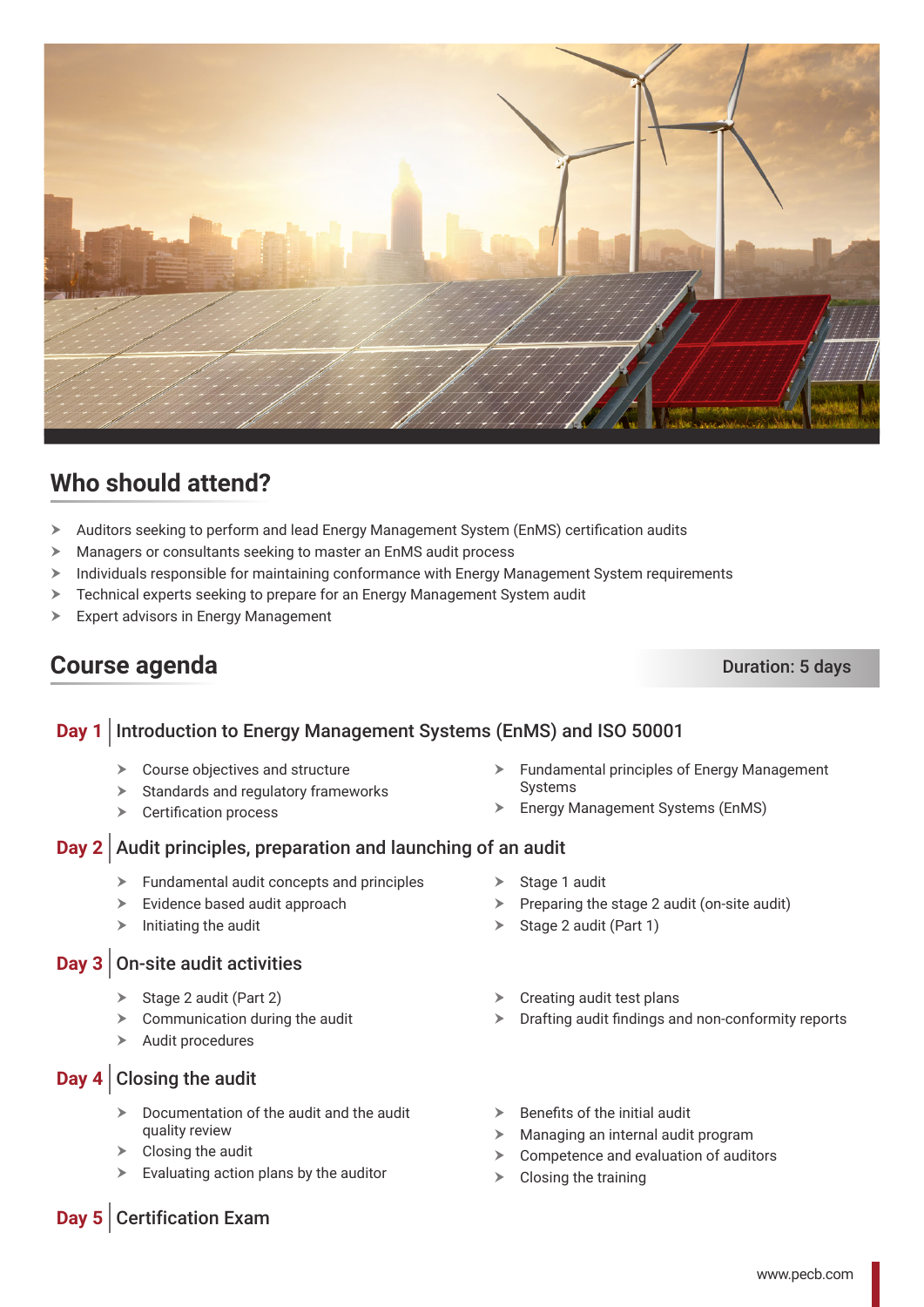

## **Learning objectives**

- > Understand the operations of an Energy Management System (EnMS) based on ISO 50001
- $\triangleright$  Acknowledge the correlation between ISO 50001 and other standards and regulatory frameworks
- $\triangleright$  Understand an auditor's role to: plan, lead and follow-up on a management system audit in accordance with ISO 19011
- $\blacktriangleright$  Learn how to lead an audit and audit team
- $\geq$  Learn how to interpret the requirements of ISO 50001 in the context of an EnMS audit
- $\triangleright$  Acquire the competencies of an auditor to: plan an audit, lead an audit, draft reports, and follow-up on an audit in compliance with ISO 19011

## **Examination** Duration: 3 hours

The "PECB Certified ISO 50001 Lead Auditor" exam fully meets the requirements of the PECB Examination and Certification Program (ECP). The exam covers the following competency domains:

- **Domain 1** Fundamental principles and concepts of an Energy Management System (EnMS)
- **Domain 2** Energy Management System (EnMS)
- **Domain 3** Fundamental audit concepts and principles
- **Domain 4** Preparation of an ISO 50001 audit
- **Domain 5** Conducting an ISO 50001 audit
- **Domain 6** Closing an ISO 50001 audit
- **Domain 7** | Managing an ISO 50001 audit program

For more information about exam details, please visit [Examination Rules and Policies](https://pecb.com/en/examination-rules-and-policies).